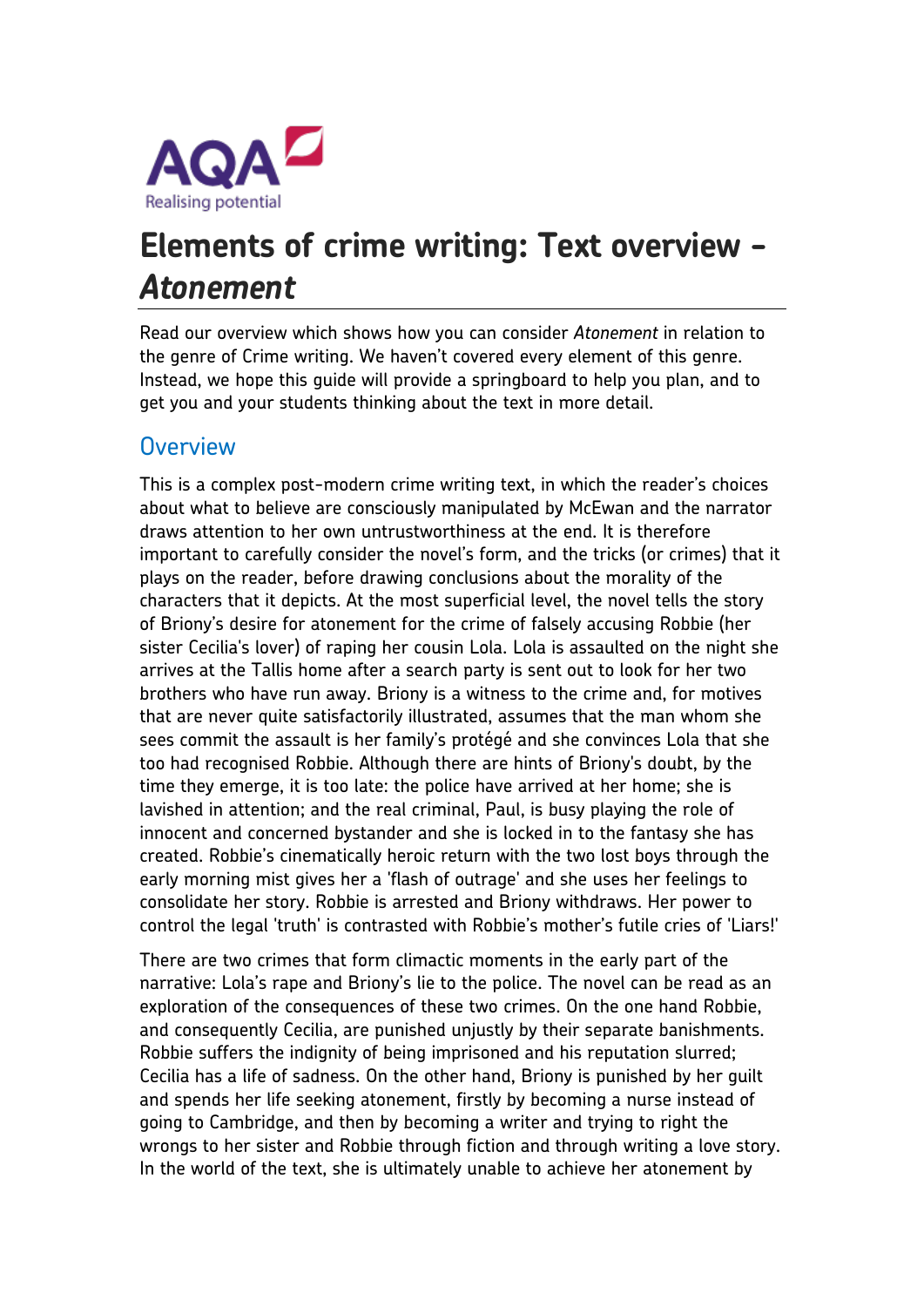publishing the 'truth' since she has to wait for the deaths of the 'real' criminal and the victim who are now married and are likely to outlive Briony who has vascular dementia. Perhaps of greater significance though is the final crime against the reader which McEwan rather shockingly reveals at the end, because only then is it made clear that the whole story is Briony's (even the long section of the novel which is set in war-torn Northern France); it is her fantasy to ease the guilt she has felt all her life, her attempt to rewrite history and create a happy conclusion for Cecilia and Robbie when there was none.

#### Setting and crime

The novel's story begins in the summer of 1935 and ends in 1999, so for Briony there is a life time of guilt in a number of different time periods. There are also five main settings, each with its own morality and each making its own contribution to the novel as a crime text. The country house, in which McEwan chooses to set part one, is a typical setting for crime fiction of the early twentieth century. The wealthy Tallis family and its guests see themselves as superior to the law, unwilling to call the police when the twins run away and only contacting them when they think the lower class Robbie is guilty of raping Lola. For the most part the law seems answerable to them.

The second setting is Northern France during the retreat to Dunkirk. It is a similarly lawless place, the focus for the terrible crime of war, and on a smaller scale a place where petty crime and insubordination are overlooked. Briony's hospital is the third setting, one which befits Briony's needs to try to find reparation: it is a place of both misery and comfort, wounds and healing. 'London 1999' provides the fourth setting: Briony is now seventy five and though her life has security and comfort, she is still wracked with guilt and eager to atone for her sins through her writing. In a neat final twist, McEwan chooses to make the final setting a return to the Tallis' country mansion, now Tilney's Hotel, for a family reunion. It is in this setting that Briony completes her story (at five in the morning she is still at her writing desk) where she tells us that this whole tale has been her attempt to repair the damage of her crime by changing the ending. Her fiction (in which Robbie and Cecilia live and are still in love) she sees as 'a final act of kindness, a stand against oblivion'. But in this setting, the crime against the reader is most pronounced. McEwan chooses the name Tilney's Hotel deliberately - its connection to the epigraph and Austen's Northanger Abbey (the Tilney home) a reminder that stories are not to be trusted.

#### Paul Marshall

Paul Marshall is the novel's villain, though interestingly McEwan chooses to somewhat marginalise his criminality. He is given relatively little space in the novel and he is not pursued and punished. Briony speculates on the possibility of his feeling guilt, but in every obvious way he is a criminal who gets away with it. His crime is a dreadful one: he rapes a minor, a young girl who is outside searching for her twin brothers who have run away. Marshall is rich and privileged and even as a young man he is a successful business man making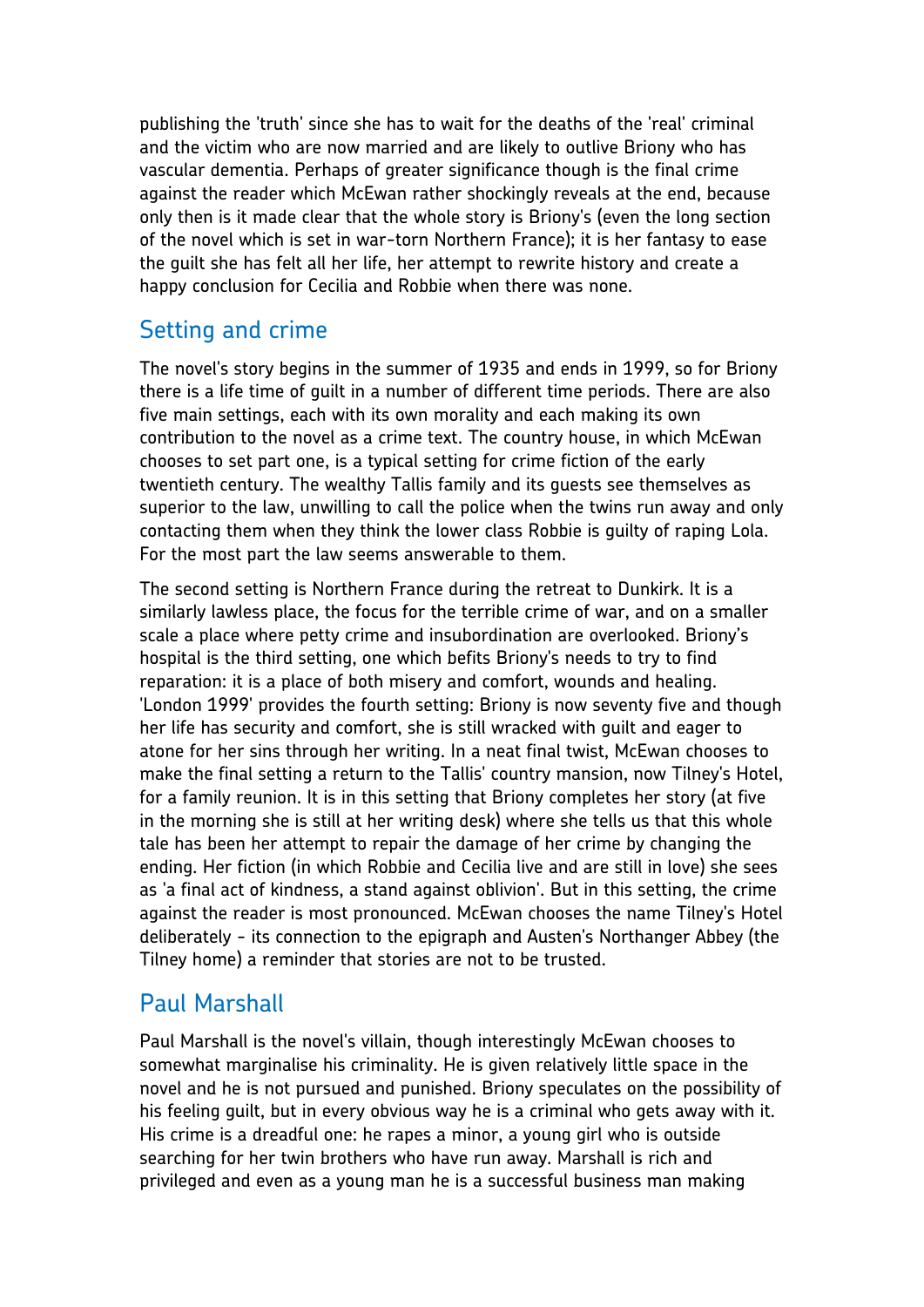chocolate bars. When he is given a voice or presence in the novel he is insistent, commanding and a bore (when Cecilia takes the visitors into the garden he takes control of the conversation with 'a ten minute monologue'). It seems that he wants Britain to go to war with Germany so that he can increase his business empire (the army will buy his chocolate bars for the soldiers). There is nothing attractive about him. His arrogance is evident in his disparaging of Robbie because of his working class roots and it is therefore not surprising that after his crime he uses his class privilege in his dealings with the police and the family and lets Robbie take the blame.

Although much is made of Briony's crime, little is said of Paul Marshall's. Eventually it emerges that he marries Lola, a union in which Briony feels implicated. By the end of the story, Marshall is even richer, now a lord and very well respected (he has a Foundation and does good work for medical research), but he has untold crimes and even Briony cannot publish her novel of the truth because publication could lead to litigation. So he gets away scot free. Perhaps McEwan suggests that this is like life and the privileged have more opportunity to evade detection.

#### Victims of crime

Lola, the victim of Marshall's crime is also somewhat sidelined in terms of her victim status. This is perhaps because the story is told through Briony and Briony is concerned with her own position as criminal and her own need to repair the damage done to Robbie. As a result Lola, like Marshall, is rather on the edge of the text. Yet she is a victim. Even before the assault: her parents' bitter divorce has left her fragile, a refugee 'from a bitter domestic civil war' and after the rape she is traumatised. The account of Briony's finding her contains some harrowing details. There is no doubt that rape is terrible. But after the event, little attention is given to her as a victim. Instead she becomes a party to the crime of falsely accusing Robbie. She is distanced further from the role as victim when, rather strangely, she later marries the villain, to whom, according to Briony, she is faithful seeming to know 'the side on which her bread was buttered'. She is ultimately seen by Briony as a kind of Cruella de Vil.

Robbie is of course a victim in that he is accused of a crime he does not commit and then sent to jail. But he is also a victim of his social class (Cecilia's mother never 'forgave' him for getting a first at Cambridge given his working class origins). In the 1935 world McEwan recreates, Robbie has little chance to protest against his higher class accusers. Criminal and social laws come down hard on the man who has the audacity to 'violate' one (or rather two if his letter to Cecilia is taken into account) of his social superiors. Cecilia later understands 'the snobbery that lay behind [the family's] stupidity'. Briony, who reads Robbie's letter believes that he is a 'maniac' from whom her sister needs protection. In one sense then this is a class issue and part of the reason for her accusation when Lola is raped.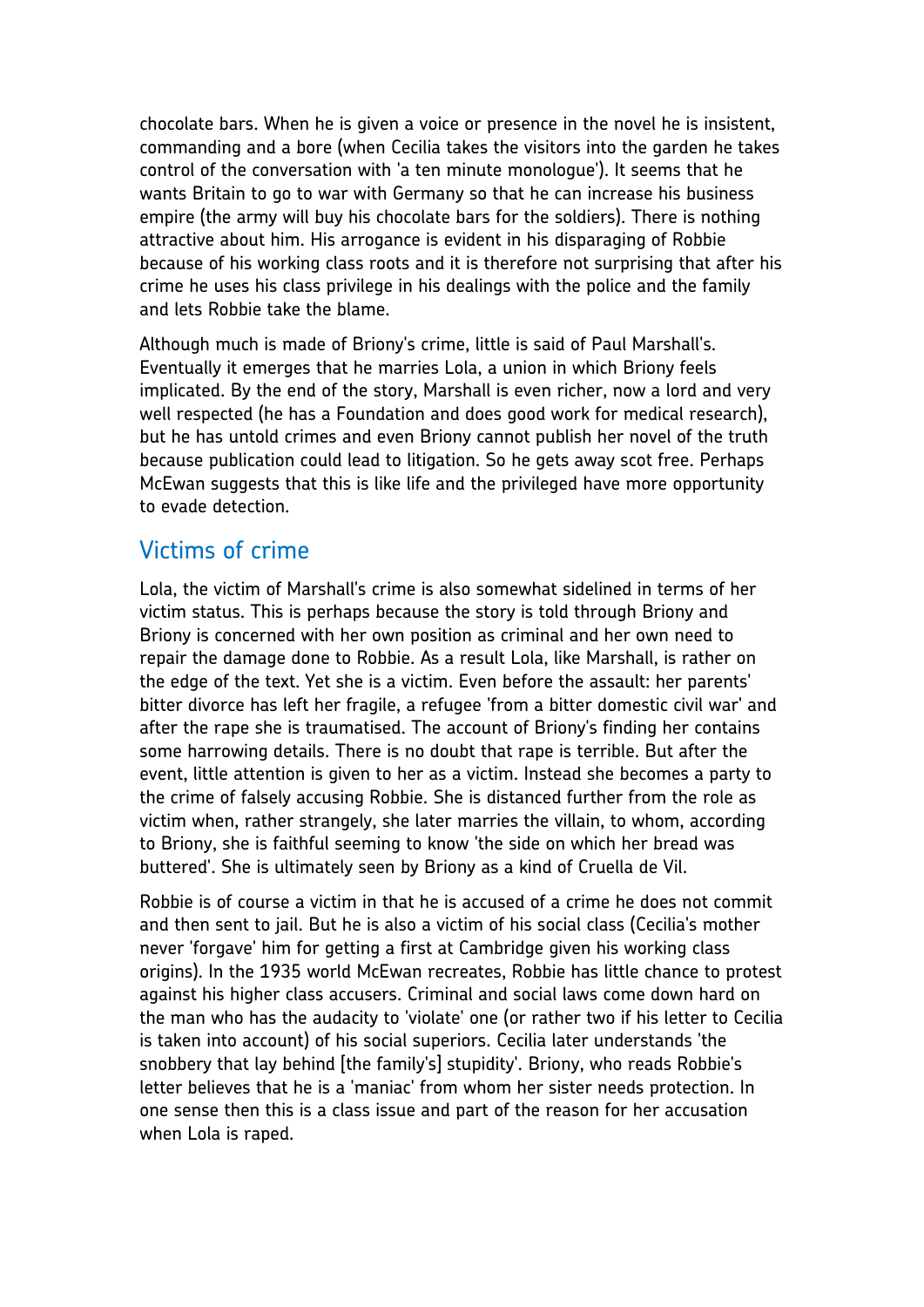In the war section of the novel, Robbie is a victim of the brutality of war; he is disabled by his injuries and his aching wounds. He himself wonders about the crimes committed by one set of human beings on another. McEwan carefully reveals the crimes against humanity that result from war and the particular image of a child's leg in a tree is haunting both for Robbie and the reader. Robbie's life is finally taken by the war when he dies of septicemia at Dunkirk.

Briony, though guilty of a crime, can also be seen as a victim. She is a victim of her biology and emerging sexuality, her parent's inadequate parenting and her febrile imagination. When she wrongly accuses Robbie she is still a child and while the child does wrong, the novel raises the question of how much the child is responsible and how much it is a product of its environment and its conditioning.

Cecilia, Briony's older sister, is another victim, a victim of social laws that indicate who she should or should not love and a victim of her sister's malice. Although her social background enables her to enjoy a university education, she becomes slightly outcast because of it. Her mother thinks that no-one will want to marry an educated woman. But Cecilia mainly suffers because her love affair with Robbie is tragic. At the moment she realises she is in love with him he is taken away and put in jail for Paul Marshall's crime. This leads to her isolation; she disowns her family because of their treatment of Robbie and goes to train to be a nurse. Tragically her life is cut short by the war.

#### Briony's narration and the crime against the reader

McEwan creates a narrative voice for this novel that indicates, for the most part, a conventional third-person, omniscient narrator. On first reading, responses to the subscription at the end of part three ('BT London 1999') are likely to be powerful. The feeling that Briony, and McEwan, have tricked the reader, principally by Briony's writing about herself in the third person and by writing about Robbie's wartime experiences without first-hand knowledge of them, might lead that reader to feel robbed or cheated. In this sense, the narrative structure might be considered to be a crime against the reader's expectations. We realise that Briony has been the moral arbiter of the story and that, just as she was an 'unreliable witness', she has also been an unreliable narrator. Her concern with 'verisimilitude' seems exaggerated given her admission that she neglected to include the facts of Robbie and Cecilia's deaths in her story.

## The author

Of course, Briony is not the author, McEwan is. His control over the novel allows us to perceive the ironies in Briony's account and call into question her own judgements about the events that she describes. We are invited in this way to challenge the various claims to veracity in the novel, and the validity of the accusations and confessions of the characters is called into doubt. In this way, perhaps, the reader is placed into the position of the detective solving a mystery.